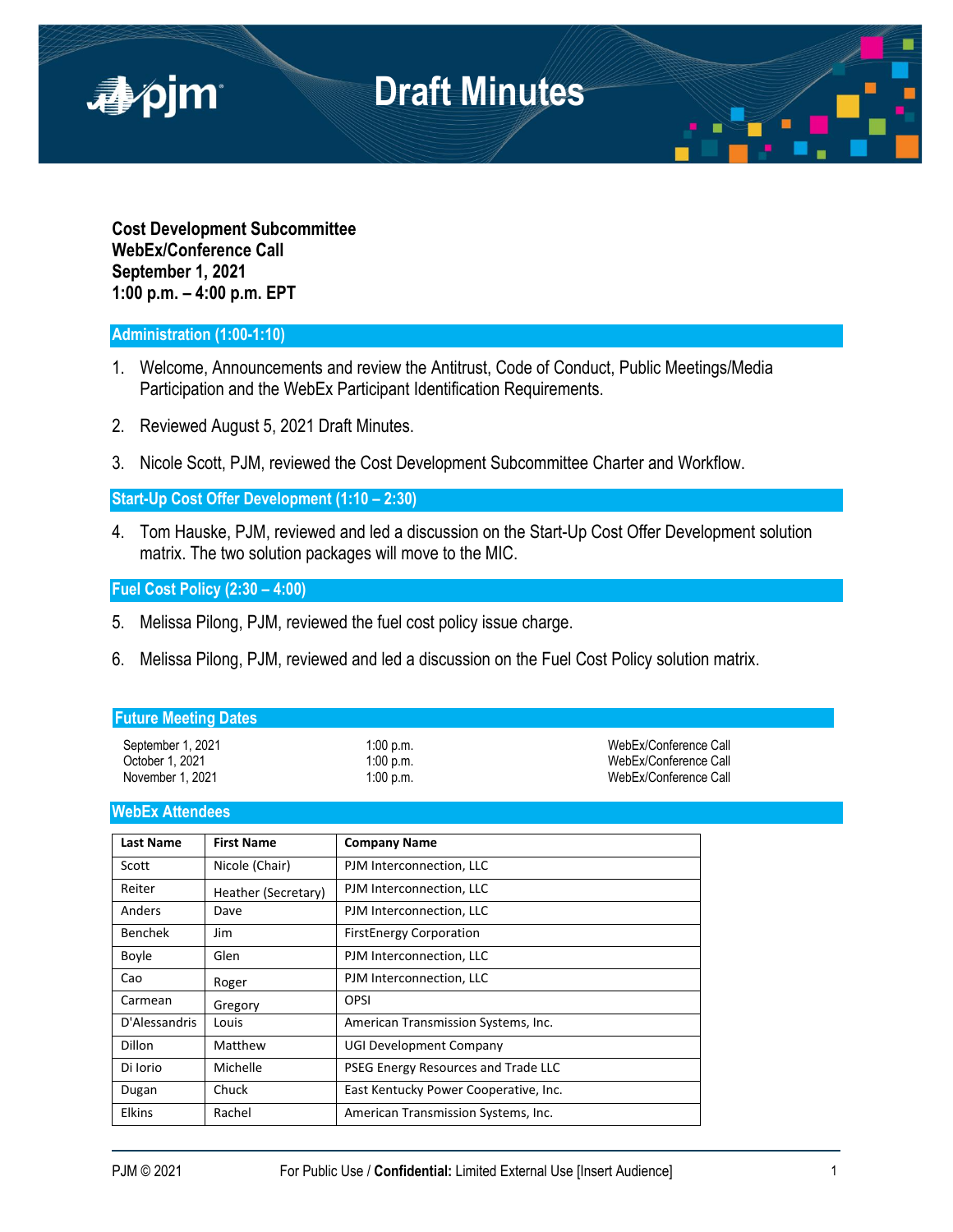

# **Draft Minutes**

| Fabiano     | Janell         | PJM Interconnection, LLC                                    |
|-------------|----------------|-------------------------------------------------------------|
| Fan         | Zhenyu         | PJM Interconnection, LLC                                    |
| Filomena    | Guy            | Customized Energy Solutions, Ltd.                           |
| Foladare    | Kenneth        | <b>Geenex Solar LLC</b>                                     |
| Ford        | Adrien         | Old Dominion Electric Cooperative                           |
| Gates       | <b>Terry</b>   | Appalachian Power Company                                   |
| Gilani      | Rehan          | ConEdison Energy, Inc.                                      |
| Greening    | Michele        | PJM Interconnection, LLC                                    |
| Greiner     | Gary           | PSEG Energy Resources and Trade, LLC                        |
| Guntle      | Vince          | American PowerNet Management, L.P.                          |
| Hatfield    | Jeremy         | <b>Old Dominion Electric</b>                                |
| Hauske      | Thomas         | PJM Interconnection, LLC                                    |
| Heisey      | <b>Bradley</b> | Tenaska Pennsylvania Partners, LLC                          |
| Hoatson     | Tom            | Riverside Generating, LLC                                   |
| Horning     | Lynn Marie     | Customized Energy Solutions, Ltd.                           |
| Hyzinski    | Tom            | <b>GT Power Group</b>                                       |
| Janiki      | Diane          | Boston Energy Trading & Marketing, LLC                      |
| Jardot      | Gina           | Essential Power Rock Springs, LLC                           |
| Johnson     | Carl           | Customized Energy Solutions, Ltd.                           |
| Johnston    | Todd           | AEP Energy Partners, Inc.                                   |
| Kalle       | Ibrahima       | <b>Tibiri Energies</b>                                      |
| Kogut       | George         | New York Power Authority                                    |
| Liang-Nicol | Cecilia        | Allegheny Power (MonPwr Gen)                                |
| Luna        | Joel           | <b>Monitoring Analytics</b>                                 |
| Mabry       | David          | McNees Wallace & Nurick LLC                                 |
| Mariam      | Yohannes       | Office of the People's Counsel for the District of Columbia |
| Midgley     | Sharon         | Exelon Business Services Company, LLC                       |
| Mihaly      | Imola          | Nautilus Power, LLC                                         |
| Mooney      | Jeff           | <b>FirstEnergy Corporation</b>                              |
| Mramor      | Dave           | FirstEnergy Solutions Corp.                                 |
| Passalacqua | Cara           | Public Service Electric & Gas Company                       |
| Pilong      | Melissa        | PJM Interconnection, LLC                                    |
| Rainey      | John           | Northern Virginia Electric Cooperative (NOVEC)              |
| Rodriguez   | Tomas          | OPSI                                                        |
| Scarpignato | David          | Calpine Energy Services, L.P.                               |
| Schmatz     | Peter          | PSEG Energy Resources and Trade LLC                         |
| Smith       | Kara           | Buckeye Power, Inc.                                         |
| Sotkiewicz  | Paul           | <b>E-Cubed Policy Associates</b>                            |
| Squibb      | Bill           | Ohio Valley Electric Corp                                   |
| Sturgeon    | John           | Duke Energy Carolinas, LLC                                  |
| Sweeney     | Rory           | GT Power Group, LLC                                         |